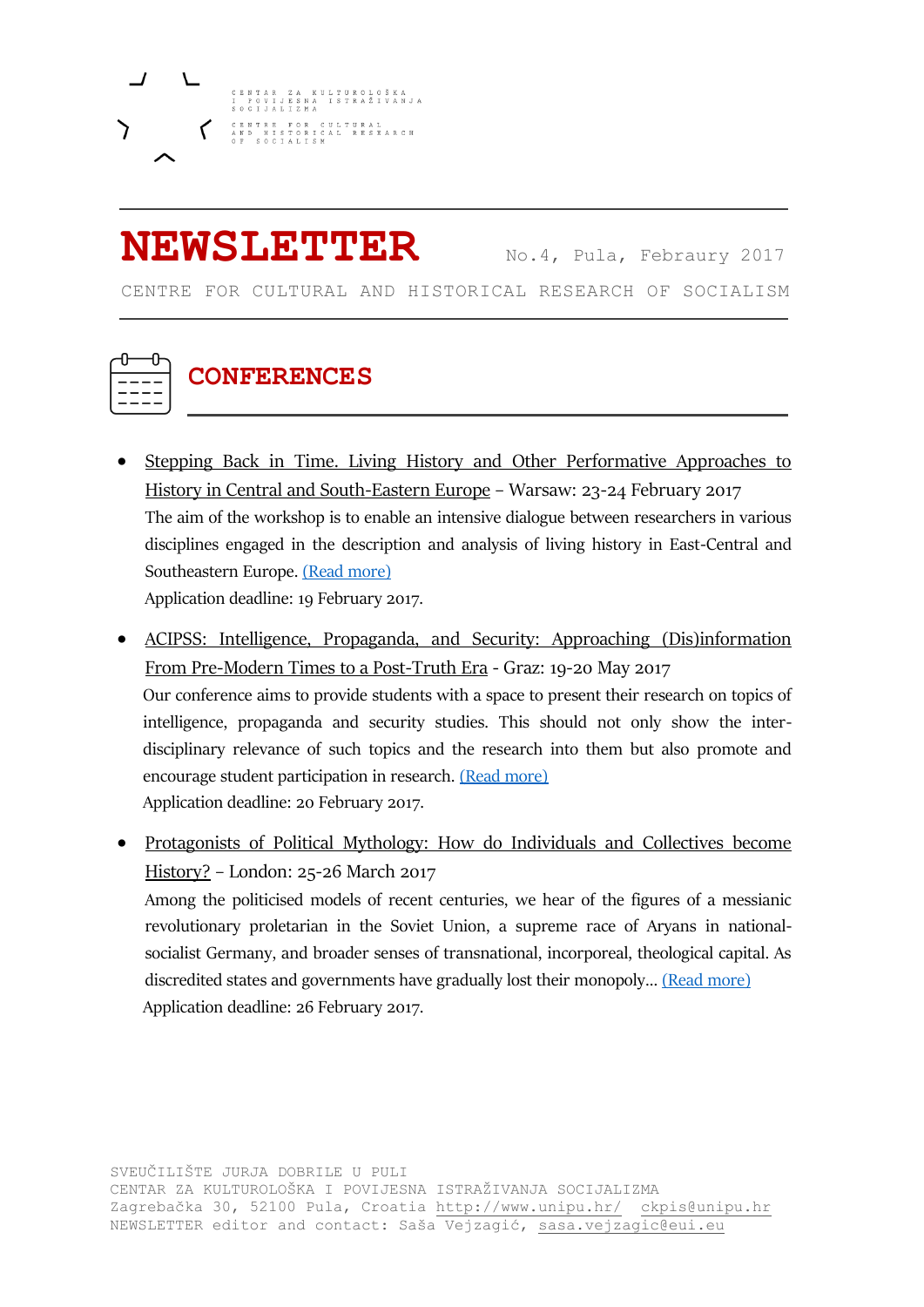# CENTAR ZA KULTUROLOŠKA<br>I POVIJESNA ISTRAŽIVANJA CENTRE FOR CULTURAL<br>AND HISTORICAL RESEARCH<br>OF SOCIALISM

 Privacy Outside Its 'Comfort Zone': Late Socialist Eastern and East-Central Europe between the Private and the Public - Passau: 8-10 October 2017 This conference aims at elucidating the problems and the perspectives of privacy studies beyond the traditional liberal framework by bringing together scholars and PhD students who work on the concept of "privacy" in the context of Late Socialist Eastern and East-Central Europe. [\(Read more\)](https://networks.h-net.org/node/10000/discussions/163547/cfp-conference-%E2%80%9Cprivacy-outside-its-%E2%80%98comfort-zone%E2%80%99-late-socialist) Application deadline: 28 February 2017.

• Institutions and International Law in Eastern Europe - Leipzig: 28-29 September

2017

The workshop unites research on the history of international law with studies on Eastern Europe to investigate the controversial role of international law in the complex and contentious reordering of the region since the Congress of Vienna. The workshop proposes that the extraordinary density of political, social and ethnic conflicts ..[. \(Read more\)](http://www.hsozkult.de/event/id/termine-33131?utm_source=hskhtml&utm_medium=email&utm_term=2017-1&utm_campaign=htmldigest) Application deadline: 10 March 2017.

 Workshop - Debating the Histories of Yugoslav and Post-Yugoslav Literature – Nottingham: 24-25 June 2017 The workshop is intended as a forum for the preparation of a volume of essays on debates arising from the history of Yugoslav literature(s) in the 20th century, and on ways in which those issues are revised and reformulated in the post-Yugoslav cultural space. Participants

will engage together to produce a collection of essays as a coherent... [\(Read more\)](https://armacad.info/workshop-debating-the-histories-of-yugoslav-and-post-yugoslav-literature-24-25-june-2017-university-of-nottingham-uk) Application deadline: 10 April 2017.

• When the Music Takes Over. Musical Numbers in Film and Television - Salzburg: 8-10 March 2018

In this conference we want to focus on "musical moments" in fictional film and television. Musical numbers in fictional films have been analyzed according to their functions and their relation to the narration. Expanding these issues from numbers in (mostly) film musicals, Amy Herzog (2009, 7) defines "musical moments" as scenes or... [\(Read more\)](https://musicalmomentssite.wordpress.com/about/) Application deadline: 30 April 2017.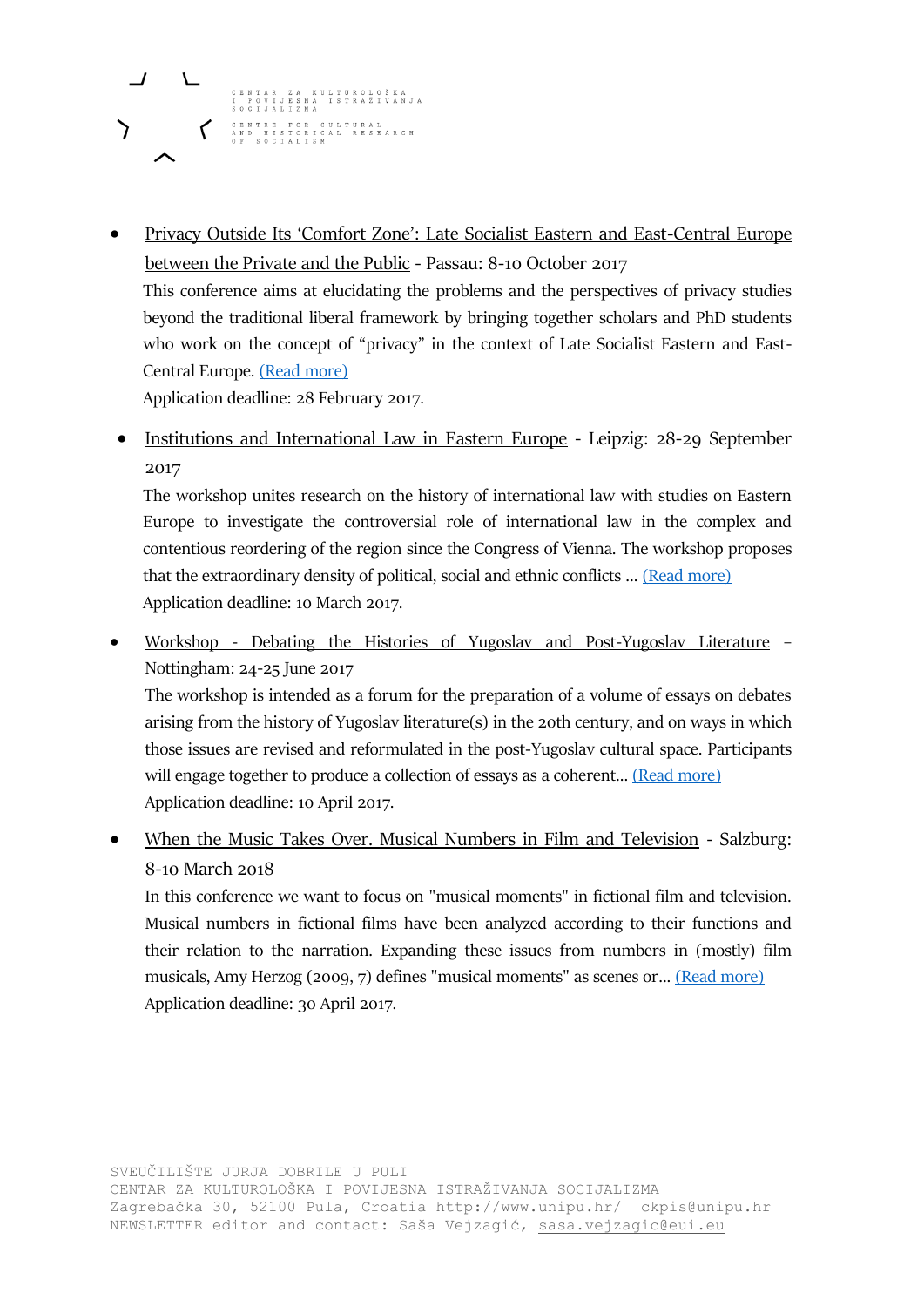### NTAR ZA KULTUROLOŠKA<br>POVIJESNA ISTRAŽIVANJ. CENTRE FOR CULTURAL<br>AND HISTORICAL RESEARCH



### **PUBLICATIONS**

- CfS Časopis za povijest Zapadne Hrvatske/West Croatian History Journal special issue on: "Revolutions and Revolutionaries: a Gender Perspective" For its eleventh edition the Journal is soliciting papers for a Special Interdisciplinary issue on revolutions and the role of revolutionaries throughout different time periods, with a specific focus on gender. Thirty years ago Blaženka Despot published Žensko pitanje i socijalističko samoupravljanje, a crucial work which discussed the role of women in the socialist activism and system... [\(Read More\)](https://lookaside.fbsbx.com/file/WCHJ%202016%20Call%20for%20papers%20%281%29.pdf?token=AWyj5svtIxERpWnUMzqjygAYC2ZKapwiobgxy7LPX7Hf660A8pI8koMGB0M_Wpe3UUMBa01NEpcwYSrsHRqL2iN8KL7qVNYq_GWS2JnX0-ltfuCkC8BlyZQlNLo6Y1PfggLcxKuPJ3qs2TO1H2N4N0Fm2MJBvxxv1_ImEtZxQRUJxA) Application deadline: 1 May 2017.
- Slavica Tergestina European Slavic Studies Journal vol. 17 (2016) "The Yugoslav Partisan Art"

In 2004–2005, the exhibition Partizanski tisk / The Partisans in Print , curated by Donovan Pavlinec and held in the International Centre of Graphic Arts (MGLC) in Ljubljana, intro - duced a selection of Slovenian Partisan graphic art created mostly in the framework of an organised art initiative during the last two years of World War II. The exhibition was supported by an excellent catalogue which consisted ... [\(Continue Reading\)](http://slavica-ter.org/data/uploads/slavicater_17-2016_web_pc.pdf)

 Branislav Radeljić, *European Community – Yugoslav Relations, Debates and Documents That Mattered (1968 1992),*

Official relations between the then European Community and the Socialist Federal Republic of Yugoslavia were established in 1968. The two decades that followed were a period of great uncertainty, culminating in the late 1980s, with many Community officials being quite sceptical about the future of the Yugoslav federation. The Community's decision in early 1992 to recognize Slovenia and Croatia as independent states... [\(Read more\)](https://www.peterlang.com/view/product/47012)

• CfC: Post-Yugoslav Feminist Activism in the 21st Century

The development of an explicitly feminist positioning already in the 1970s and the existence of initiatives alternative to the agenda of the state women's organizations is what distinguishes the former Yugoslavia from other countries of the former Eastern bloc with respect to women's activism[.](https://stefanbosomitu.wordpress.com/2016/12/28/cfp-history-of-communism-in-europe-no-8-2017-the-other-half-of-communism-womens-outlook/) [\(Read more\)](http://www.suedosteuropa.uni-graz.at/en/balkan-academic-news-17-january-2017)

Application deadline: 1 March 2017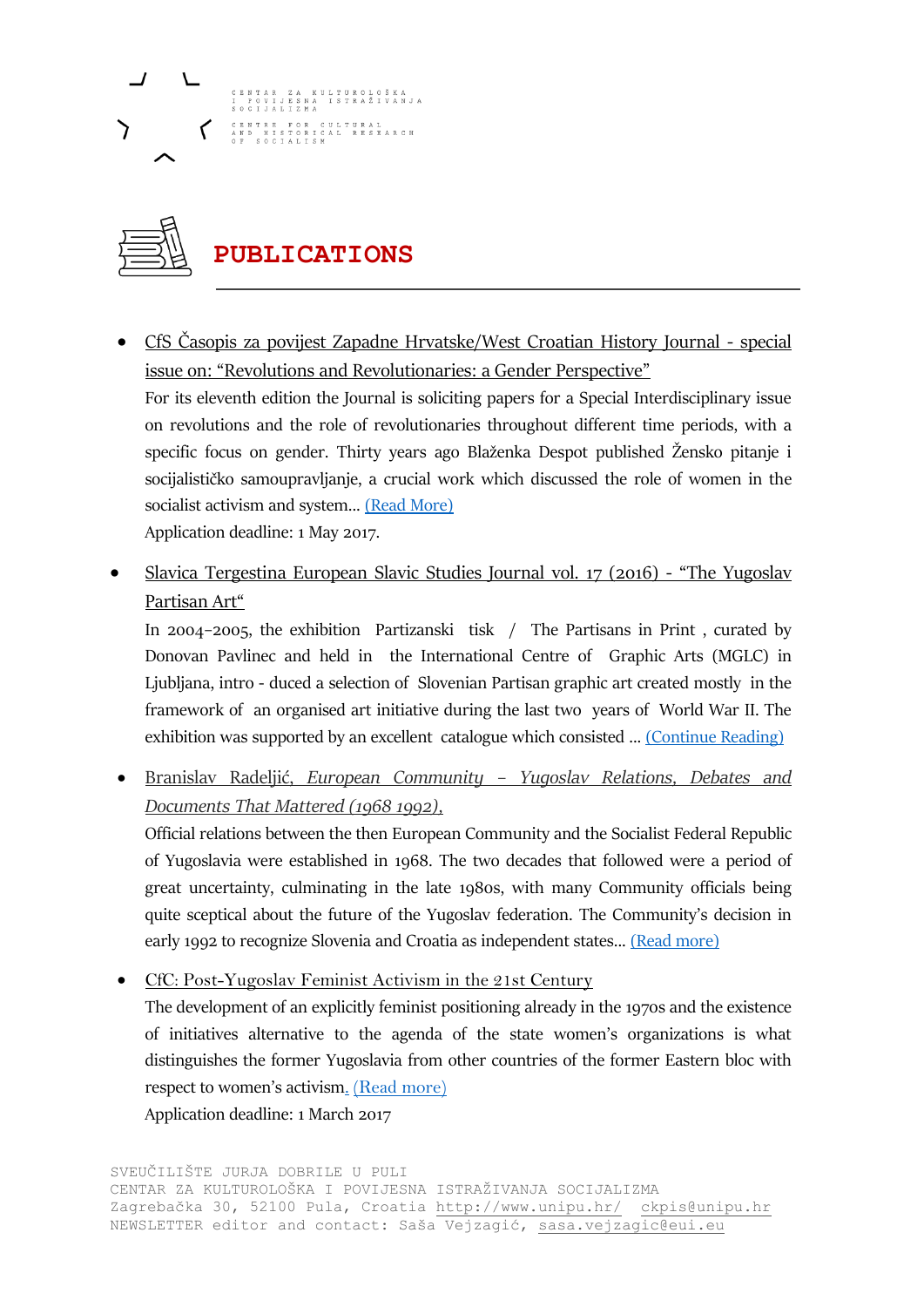# CENTAR ZA KULTUROLOŠKA<br>I POVIJESNA ISTRAŽIVANJA CENTRE FOR CULTURAL<br>AND HISTORICAL RESEARCH

 Andreja Dugandžić i Tijana Okić, eds., Izgubljena revolucija: AFŽ između mita i zaborava

Pet autorskih tekstova ispisuju ideološki višestrane reprezentacije AFŽ-a, s jedne strane propitujući revolucionarne lomove, a s druge kontradikcije trenutka koji je označio historijski preokret za žene. U Zborniku, kojem je svoj doprinos dalo i petvizualnih umjetnica, pronalazimo ilustracije ključnih tema Arhiva, kao što su politička, ilegalna i borbena djelovanja jugoslavenskih žena neposredno pred, za vrijeme i nakon Drugog svjetskog rata. [\(pdf\)](http://afzarhiv.org/files/original/6ddd554425a4e713c4adb37d4d8b78dc.pdf)



#### **POSITIONS, GRANTS AND STIPENDS**

• The University of Luxembourg - Professor in Contemporary European History The C2DH is a research centre for the study, analysis and public dissemination of contemporary history of Luxembourg and Europe with a particular focus on digital methods and tools for doing innovative historical research. It serves as a catalyst for innovative and creative scholarship and new forms of... [\(Read more\)](http://recruitment.uni.lu/en/details.html?nPostingId=7093&nPostingTargetId=9470&id=QMUFK026203F3VBQB7V7VV4S8&LG=UK&mask=karriereseiten&sType=SR) Application deadline: 15 February 2017.

• Nuremberg Academy - Senior Officer "Interdisciplinary Research" The successful candidate will have a broad knowledge in the field of interdisciplinary research on questions relevant for the discussion and further development of ICL and Human Rights. The ideal candidate should have an advanced degree in social or political sciences, history or a similarly relevant discipline. Solid knowledge of ICL... [\(Read more\)](http://www.nurembergacademy.org/about-us/job-offers/detail/senior-officer-interdisciplinary-research-21/) Application deadline: 28 February 2017.

 Paris IAS - Non thematic call for fellowships in 2018-2019 The Paris Institute for Advanced Study welcomes applications from high level international scholars and scientists in the fields of the humanities, the social sciences and related fields for periods of five or nine months, during the academic year 2018-2019. The Paris IAS will host around twenty guest researchers... [\(Read more\)](http://www.paris-iea.fr/en/apply/calls-for-applications/appel-blanc-2018-2019) Deadline: 1 March 2017